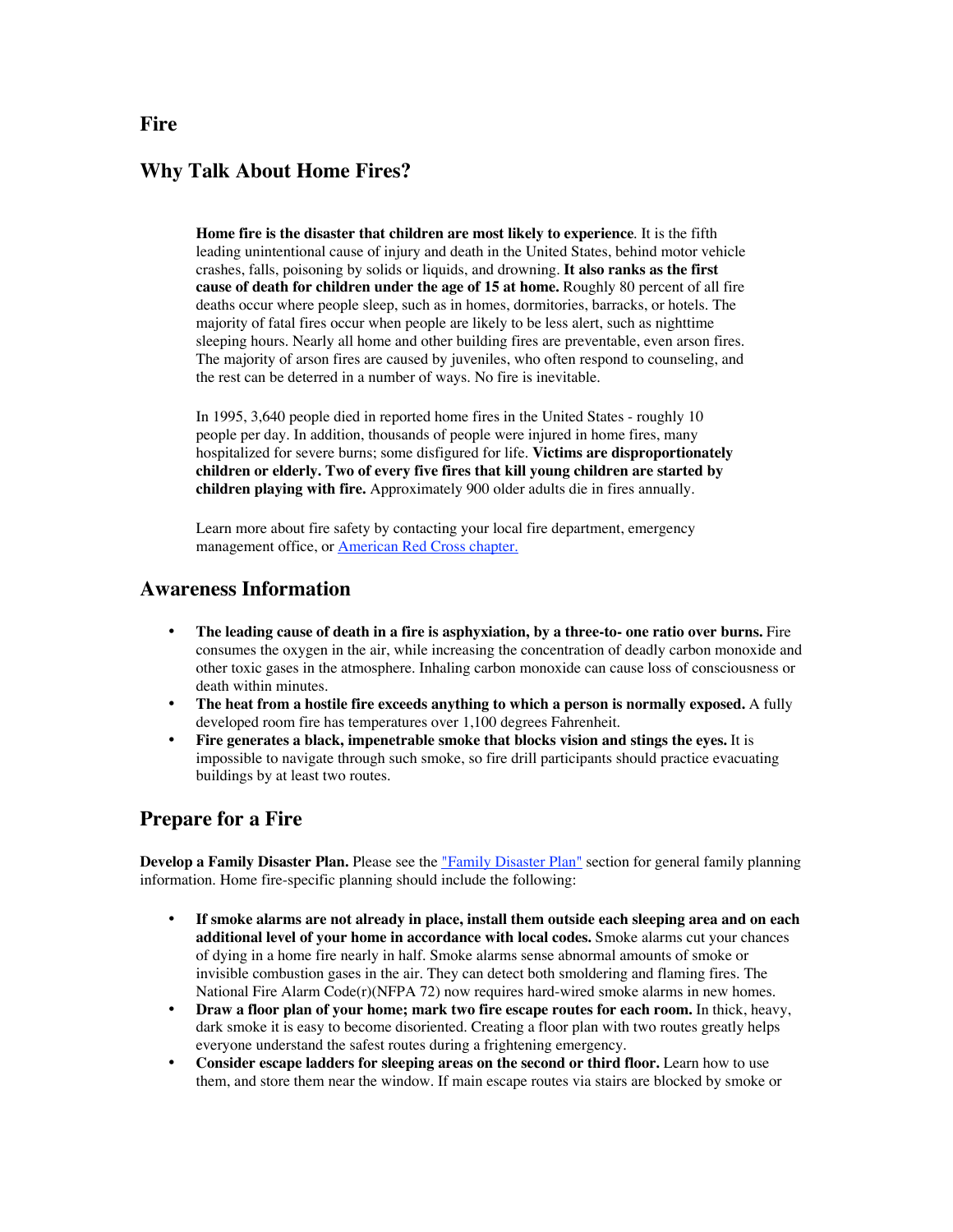fire, the windows may be your only alternative. Escape ladders permit quick exits, reducing time spent in smoke-filled, toxic environments while waiting for firefighters.

**Burglar bars and locks that block outside window entry must be easy to open from the inside.** If a key is required to open bars or locks, keep a key near each window to use for fire escape. Quick-release devices are available for security bars. If smoke or fire is blocking the main exit, you must be able to use your alternate routes quickly. Fire deaths have occurred when people were trapped by security bars and were unable to get out and firefighters were unable to get in. **Select a safe outside meeting place for everyone to meet after escaping from a fire.** Make sure it will be a safe distance from heat, smoke, and flames. Family members may use different escape routes, exiting on different sides of the home. Gathering in a specific meeting place in front of the home will quickly let you know who is out, and allow you to advise firefighters of who may need help and their probable location inside.

**Conduct a home fire drill at least twice a year with all members of your household.** Fires produce thick, dark smoke that irritates the eyes and breathing passages and can cause confusion. People who have become disoriented in fires have been found in closets, stairwells, and laundry rooms, thinking they were exits. Practicing your plan makes the actual response more of an appropriate reaction, requiring less thinking during an emergency situation.

- o **Practice alerting other household members.** Yell "Fire!" several times during your escape. In a real fire this will alert family members to get out.
- o **Practice a crawl-low escape from your bedroom, as if you were crawling under a layer of smoke.** Fires produce many toxic gases. Some are heavy and will sink low to the floor; others will rise, carrying soot towards the ceiling. Crawling with your head at a level of one to two feet above the ground above the ground will temporarily provide the best air. Close doors behind you.
- o **Practice evacuating the building blindfolded.** In a real fire situation, the amount of smoke generated by a fire will most likely make it impossible to see.
- o **Learn the emergency number for your local fire department.** After leaving your home, you will need to call this number from an outside phone or from a neighbor's house.
- o **Teach family members to get out first, then call for help from a neighbor's house or outside phone.** Get out of the house, away from toxic smoke and gases. If a portable phone is handy during your escape, you may take it with you, but do not waste precious time looking for one. Use your neighbor's phone, a car phone, or nearby pay phone to call for help.
- o **Practice getting out of your home during the day and night.** Fire can happen at any time. Practicing your routes at night will help you move more quickly should a fire strike in the dark.

**Discuss fires with your family.** Everyone should know what to do in case all family members are not together. Discussing disaster ahead of time helps reduce fear and lets everyone know how to respond during a fire.

## **What to Tell Children**

**Practice stop, drop, and roll.** Know how to stop, drop, and roll in case your clothes catch on fire. Stop what you are doing, drop to the ground, cover your face, and roll back and forth until the flames go out. Running will only make the fire burn faster. Practicing makes the actual response more of an appropriate reaction, requiring less thinking time during an actual emergency situation. Children have a tendency to confuse this message with messages about escaping from a fire, so make sure that they understand that "stop, drop, and roll" is to be used only when clothing catches on fire. Once the flames are out, cool the burned skin with water for 10 to 15 minutes and get medical attention.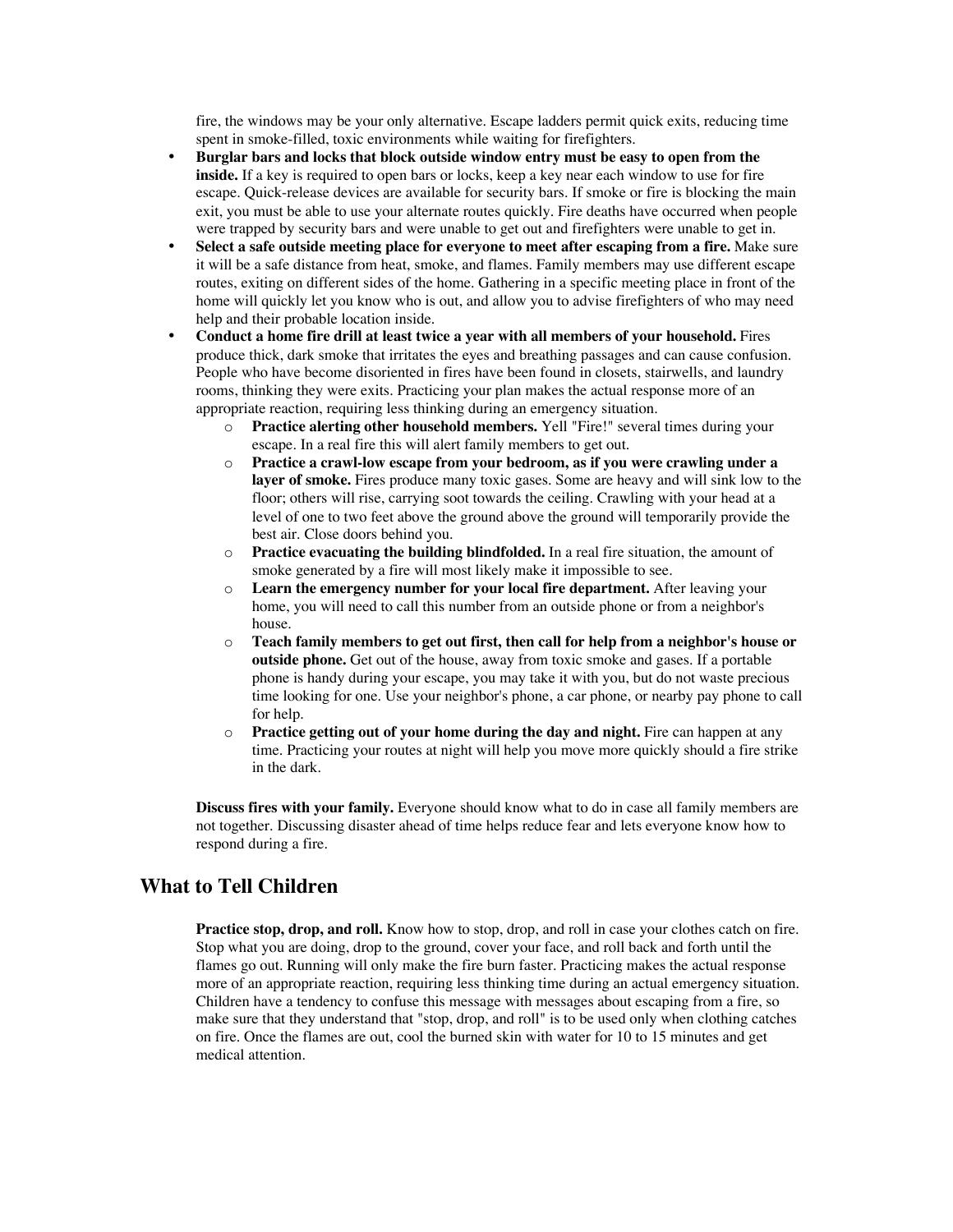**Matches and lighters are tools for "grown-ups."** These tools help adults use fire properly. Instruct children to tell an adult right away if they find them or see someone playing with fire, matches, or lighters. National Fire Protection Association (NFPA) research has shown that children associate tools with grown-ups, and "grown-up" is a term children use for someone in authority.

- o **If a fire starts in your home or you hear the smoke alarm, yell "Fire!" several times and go outside right away.** Smoke alarms go off because there is enough smoke and toxic gas to cause harm. Yell to let people know the emergency is real, and they should get out. If you live in a building with elevators, use the stairs. Never try to hide from fire. Leave all your things where they are and save yourself.
- o **If your escape route is filled with smoke, use your second way out.** It is very hard to find your way through thick, heavy smoke. Using your second way out will provide a safer alternative.
- o **Practice crawling low.** If you must escape through smoke, crawl low, under the smoke, to escape. Fires produce many poisonous gases. Some are heavy and will sink low to the floor; others will rise, carrying soot towards the ceiling. Crawling with your head at a level of one to two feet above the ground will temporarily provide the best air. Close doors behind you.
- o **If you are escaping through a closed door, feel the door, cracks, and doorknob with the back of your hand before opening the door.** If it is cool and there is no smoke at the bottom or top, open the door slowly. If you see smoke or fire beyond the door, close it and use your second way out. If the door is at all warm, use your second way out. It is a natural tendency to automatically use the door, but fire may be right outside. Feeling the door will warn you of possible danger. The back of your hand is more sensitive to heat than the palm or fingers.
- o **If smoke, heat, or flames block your exit routes and you cannot get outside safely, stay in the room with the door closed. Open the window for ventilation, and hang a sheet outside the window so firefighters can find you.** If there is a phone in the room, call the fire department and tell them where you are. Seal around doors and vents with duct tape, towels, or sheets to help slow deadly smoke from entering the room. Wait by the window for help. The first thing firefighters will do when they arrive at a fire is check for trapped persons. Hanging a sheet out lets them know where to find you.
- o **Get out as safely and quickly as you can.** The less time you are exposed to poisonous gases, heat, or flames, the safer you will be.
- o **Once you are outside, go to your meeting place and then send one person to call the fire department.** Ask children if they know where their outside meeting place is. Tell them to go directly to this meeting place in case of a fire and stay there. Gathering in a specific outside location in front will quickly let you know who is outside, and allow you to advise firefighters of who may need help and their probable location inside.
- o **Once you are out, stay out.** Children are often concerned about the safety of their pets, so discuss this issue before a fire starts. In many cases, pets are able to get out on their own. Many people are overcome by smoke and poisonous gases while trying to rescue others, pets, or possessions. No one should go into a burning or smoking building except a trained firefighter who has proper breathing apparatus and protective clothing.

**Firefighters are our friends, and they will help in case of a fire.** Visit a fire station to help ease children's fears. A fire suit and mask are often frightening and children may try to hide from a firefighter in full protective gear.

# **How to Protect Your Property**

!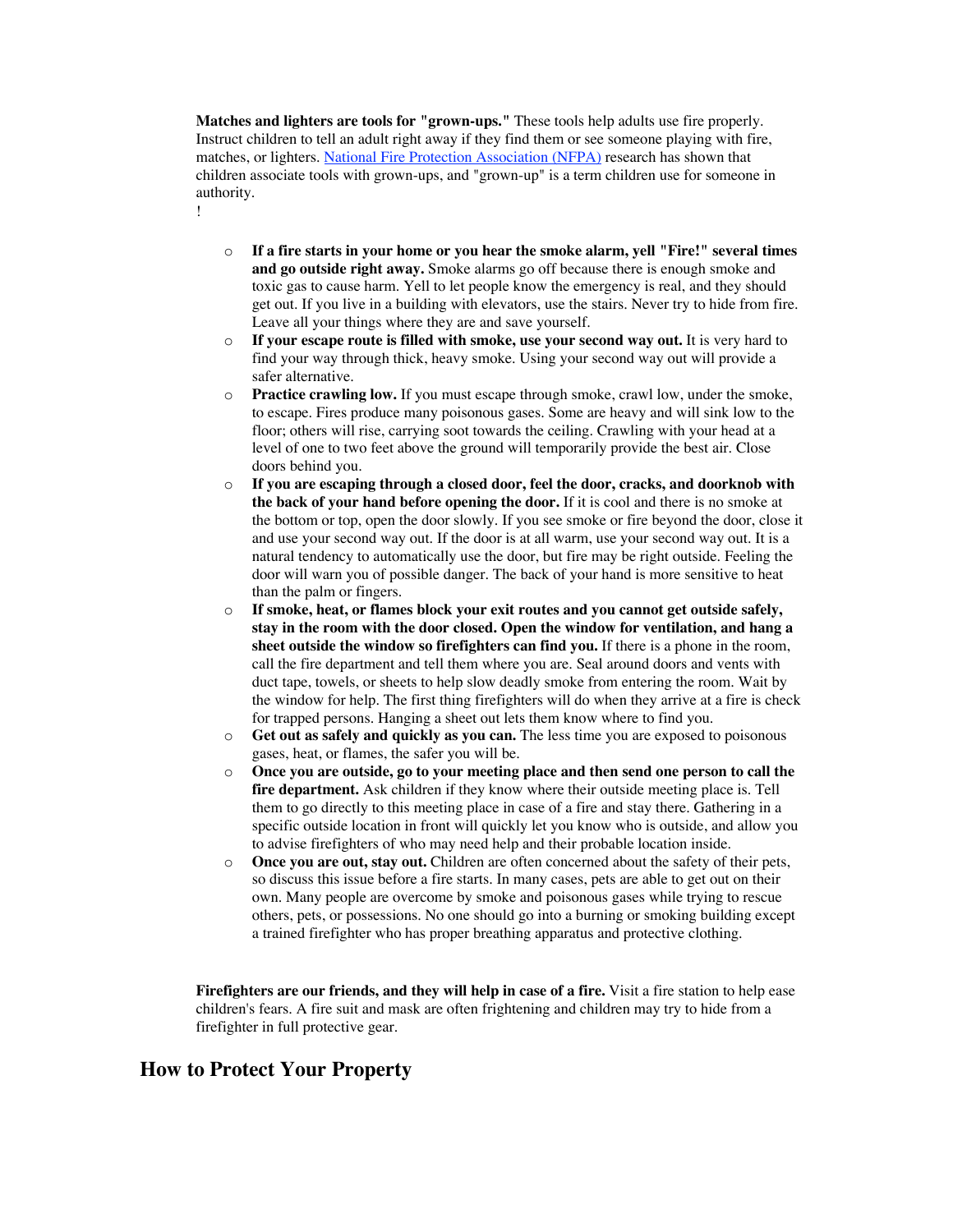### **Smoke Alarms**

- o **If smoke alarms are not already in place, install them outside each sleeping area and on each additional level of your home in accordance with local codes.** Smoke alarms cut your chances of dying in a home fire nearly in half. Smoke alarms sense abnormal amounts of smoke or invisible combustion gases in the air. They can detect both smoldering and flaming fires. The National Fire Alarm  $Code(r)$  (NFPA 72) now requires hard- wired smoke alarms in new homes.
- o **If people sleep with doors closed, install smoke alarms inside sleeping areas too.** If a fire occurs inside the room, dangerous gases can cause heavier sleep. Smoke alarms inside bedrooms will be more likely to wake you.
- o **Vacuum cobwebs and dust from your smoke alarms monthly.** Smoke alarms are less sensitive when they are dirty. Keep them operating most efficiently.
- o **Use the test button to test your smoke alarms once a month.** The test feature tests all electronic functions and is safer than testing with a controlled fire (matches, lighters, cigarettes). If necessary, replace batteries immediately. Make sure children know what your smoke alarm sounds like.
- o **If you have battery-powered smoke alarms, replace batteries at least once a year.** Some agencies recommend you replace batteries when the time changes from standard daylight savings each spring and again in the fall. "Change your clock, change your batteries," is a positive theme and has become a common phrase. While replacing batteries this often certainly will not hurt, available data show that batteries will last at least a year, so more frequent replacement is not necessary. Also, time does not change in Arizona, Hawaii, the eastern portion of Indiana, Puerto Rico, American Samoa, and Guam.
- o **Replace your smoke alarms every 10 years.** Smoke alarms become less sensitive over time. This is a joint recommendation by the National Fire Protection Association and the U.S. Consumer Products Safety Commission.

### **Fire Extinguishers**

- o **Consider having one or more working fire extinguishers in your home.** There are three home fire extinguisher ratings: "A" rated extinguishers are for wood or paper fires only; "B" rated extinguishers are for flammable liquid and grease fires; and "C" rated extinguishers are for electrical fires. You can get fire extinguishers that have multiple ratings. An extinguisher rated A-B-C is recommended for home use. Smaller fire extinguishers are designed for one-time use and cannot be recharged.
- o **Get training from the fire department or a fire extinguisher manufacturer on how to use your fire extinguisher.** Fire extinguishers from various manufacturers operate in different ways. Unless you know how to use your extinguisher, you may not be able to use it effectively. There is no time to read directions during an emergency. Only adults should handle and use extinguishers.
- o **Install extinguishers high on the wall, near an exit and away from heat sources.** Extinguishers should be easily accessible to adults trained to use them, and kept away from children's curious hands. Heat may make the contents less effective or cause the extinguisher to lose its charge more quickly.
- o **If you try to use a fire extinguisher on a fire and the fire does not immediately die down, drop the extinguisher and get out.** Most portable extinguishers empty in 8 to 10 seconds. After some residential fires, people have been found dead with fire extinguishers near them or in their arms.
- o **Look at your fire extinguisher to ensure it is properly charged.** Fire extinguishers will not work properly if they are not properly charged. Use the gauge or test button to check proper pressure. Follow manufacturer's instructions for replacement or recharging fire extinguishers. If the unit is low on pressure, damaged, or corroded, replace it or have it professionally serviced.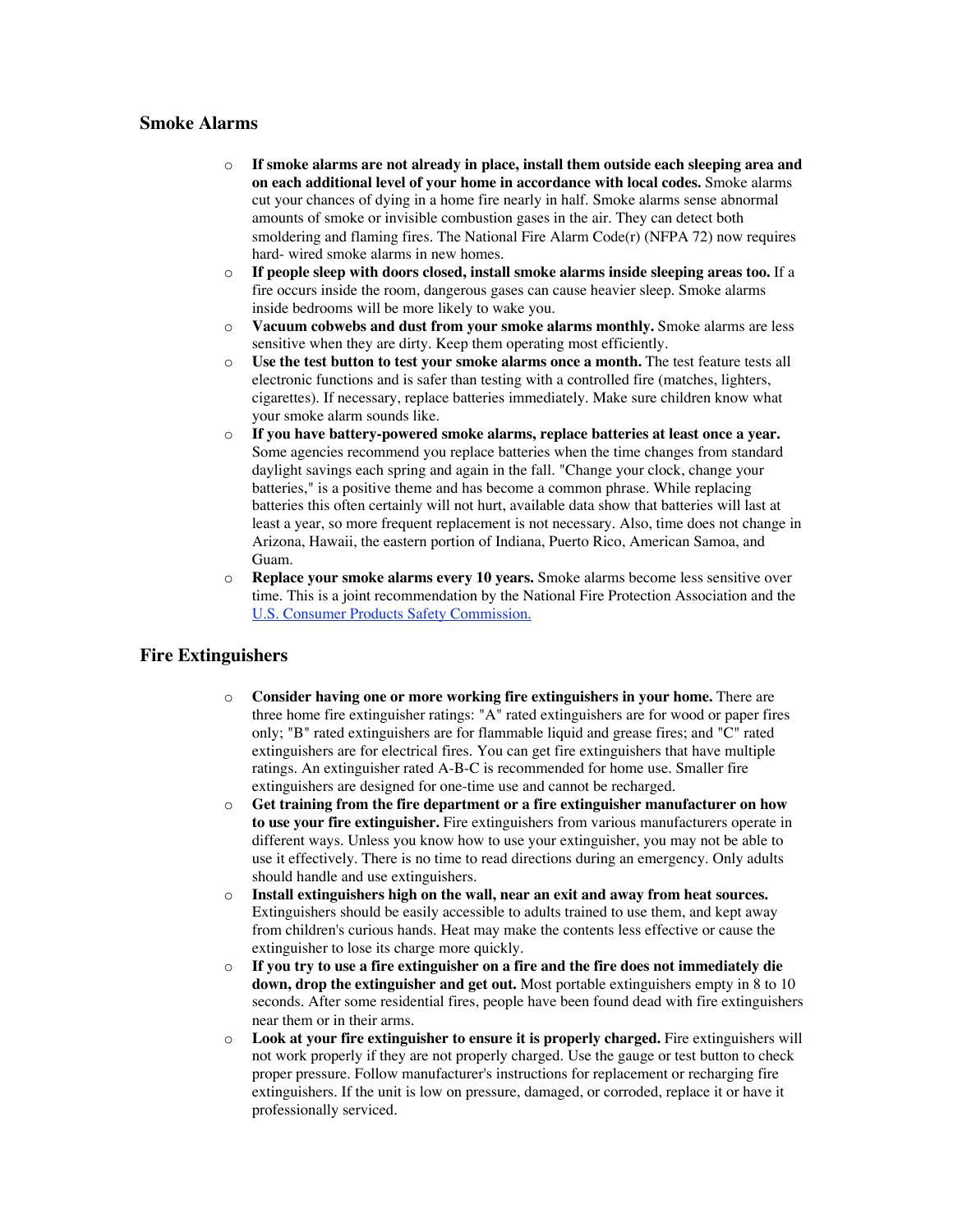### **Home Fire Sprinkler Systems**

**Consider installing an automatic fire sprinkler system in your home.** Although smoke alarms are essential in every household, they're designed to detect, not control, a fire. Home fire sprinklers complement the alarms' work, providing a way to fight flames immediately. In less time than it would take the fire department to arrive on the scene, home fire sprinklers can contain and even extinguish a fire. There's less damage and less chance of deadly smoke and gases reaching your family. In addition, sprinkler systems can put out fire when you are away from home, and if they are connected to an alarm system, may notify the fire department in your absence.

- o When building a home, for about the same expenditure of installing carpet, upgrading cabinets, or adding a spa, you can install a home fire sprinkler system to safeguard your family. A good rule of thumb estimate is to add one to one-and-a-half percent to the cost of new housing. Fire sprinklers can also be installed in existing homes. When you consider the degree of built-in reliability and responsiveness that home fire sprinklers offer, the investment is a wise one.
- o Modern residential sprinklers are inconspicuous and can be mounted flush with walls or ceilings. Some sprinklers can even be concealed. Just like regular plumbing, pipes can be hidden behind ceilings or walls.
- o Some insurance companies provide significant discounts when automatic fire sprinkler systems are installed.
- o Sprinklers keep fires small. In sprinklered residences, 90 percent of fires are contained by the operation of just one sprinkler. Each head is independently activated by the heat of a fire as needed. Only the sprinkler heads in the immediate area of the flames will operate.
- o The odds are 1 in 16 million that a sprinkler will accidentally discharge because of a manufacturing defect. One study concluded that improper sprinkler operation is generally less likely and less severe than mishaps involving standard home plumbing systems. Despite the "sight gags" on television sit-coms, burnt toast or cigarette smoke is not enough to trigger sprinkler operation.
- o Home fire sprinklers decrease fire damage by as much as two-thirds in residences with fire sprinklers when compared with those without sprinklers. Because the fire sprinkler system reacts so quickly, it can dramatically reduce the heat, flames, and smoke produced in a fire. And, home fire sprinkler systems release only 10 to 26 gallons of water per minute. In a home without sprinklers, a fire department often arrives after the fire has grown to dangerous levels. At that point, a number of hose streams must be applied to the fire at 125 gallons per minute for each hose. The resulting water damage is actually much lower with home fire sprinklers.
- o To ensure sprinkler system reliability, be sure to use a qualified contractor who adheres to NFPA codes and standards and local fire safety regulations.

# **Media and Community Education Ideas**

- o Publish a newspaper series on how to recognize potential fire hazards in the home and workplace.
- o Run a story featuring interviews with local fire officials about how to make homes firesafe.
- o Provide tips on conducting fire drills in the home, mentioning the need for multiple escape routes and a meeting place outside of the home.
- o Highlight the importance of home smoke alarms by running monthly "battery-check reminders."

# **Help Prevent Fires**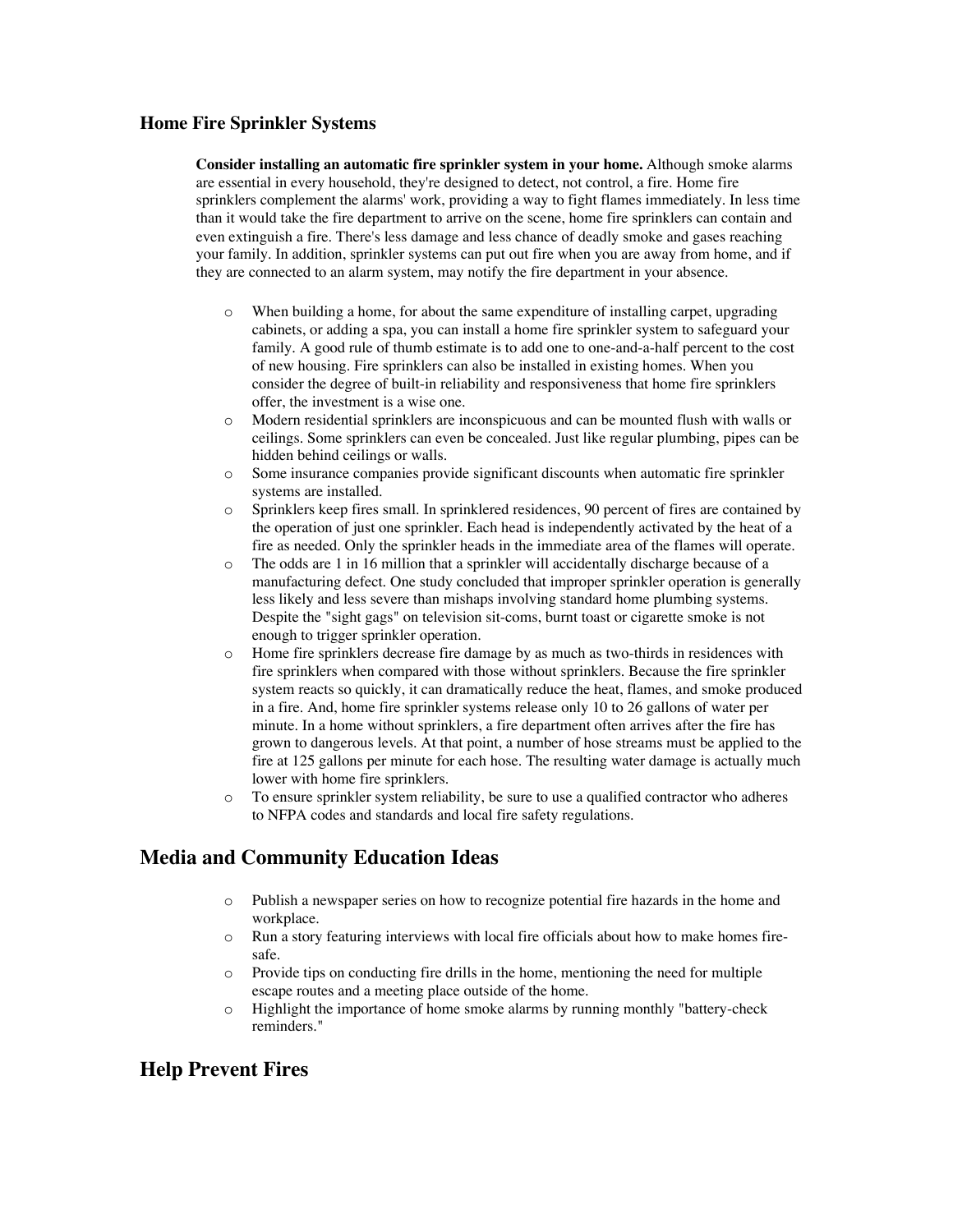- o **Avoid smoking in bed, or when drowsy or medicated.** Bed linens are highly combustible. It is easier to be burned, and highly likely individuals will suffer severe burns, when fires start in beds. Drowsy or medicated people may forget lit materials, resulting in fire.
- o **Provide smokers with deep, sturdy ash trays. Douse cigarette and cigar butts with water before disposal.** Smoking materials is the leading cause of residential fire deaths in the United States.
- o **Keep matches and lighters up high, away from children, preferably in a locked cabinet.** Children are fascinated by fire and may play with matches and lighters if they are not kept out of reach.
- o **Make sure your home heating source is clean and in working order.** Many home fires are started by poorly maintained furnaces or stoves, cracked or rusted furnace parts, or chimneys with creosote buildup.
- o **Use portable heaters in well-ventilated rooms only.** Keep blankets, clothing, curtains, furniture, and anything that could get hot and catch fire at least three feet away from all heat sources. Plug heaters directly into the wall socket and unplug them when they are not in use. Portable heaters use oxygen and produce potentially toxic gases. It is best to keep them well-ventilated to avoid gas build-up.
- o **Use kerosene heaters only if permitted by law in your area. Refuel kerosene heaters outdoors only, after they have cooled.** Kerosene has a low flash point. If mistakenly dripped on hot surfaces, it can cause fires.
- o **Have chimneys and wood stoves inspected annually and cleaned if necessary.** Chimneys and wood stoves build up creosote, which is the residue left behind by burning wood. Creosote is flammable and needs to be professionally removed periodically.
- o **Keep the stove area clean and clear of combustibles, such as towels, clothing, curtains, bags, boxes, and other appliances.** Combustible materials near stoves may catch fire quickly when your attention is elsewhere.
- o **Cook with short or restrained sleeves.** Loose sleeves can catch fire quickly.
- Conduct a home hazard hunt. Many things around the home can be fire hazards. Taking time to look for and eliminate hazards greatly reduces your risk.
	- ß **Check electrical wiring in your home. Fix frayed extension cords, exposed wires, or loose plugs.**
	- ß **Make sure wiring is not under rugs, over nails, or in high traffic areas.**
	- ß **Outlets should have cover plates and no exposed wiring.**
	- ß **Avoid overloading outlets or extension cords.**
	- ß **Only purchase appliances and electrical devices that bear the label of a testing laboratory such as Underwriter's Laboratories (UL), Factory Mutual (FM), etc.**
	- ß **Store combustible materials in open areas away from heat sources.**
	- ß **Place rags used to apply household chemicals in metal containers with tight-fitting lids.**
- o **Buy only testing laboratory-labeled heaters and follow the manufacturer's directions.** Heaters that have gone through rigorous testing and are approved for use in the home are less likely to cause fire.

# **What to Do During a Fire**

- o **Get out as quickly and as safely as possible.** The less time you are exposed to poisonous gases, the safer you will be.
- o **If a stove fire starts, slide a lid over the burning pan and turn off the burner. Leave the lid in place until the pan is completely cool.** Using a lid to contain and smother the fire is your safest action. Getting the fire extinguisher or baking soda to extinguish the fire delays action. Flour and other cooking products can react explosively to flame and should never be sprinkled over fire. Moving the pan can cause serious injury or spread the fire. Never pour water on grease fires.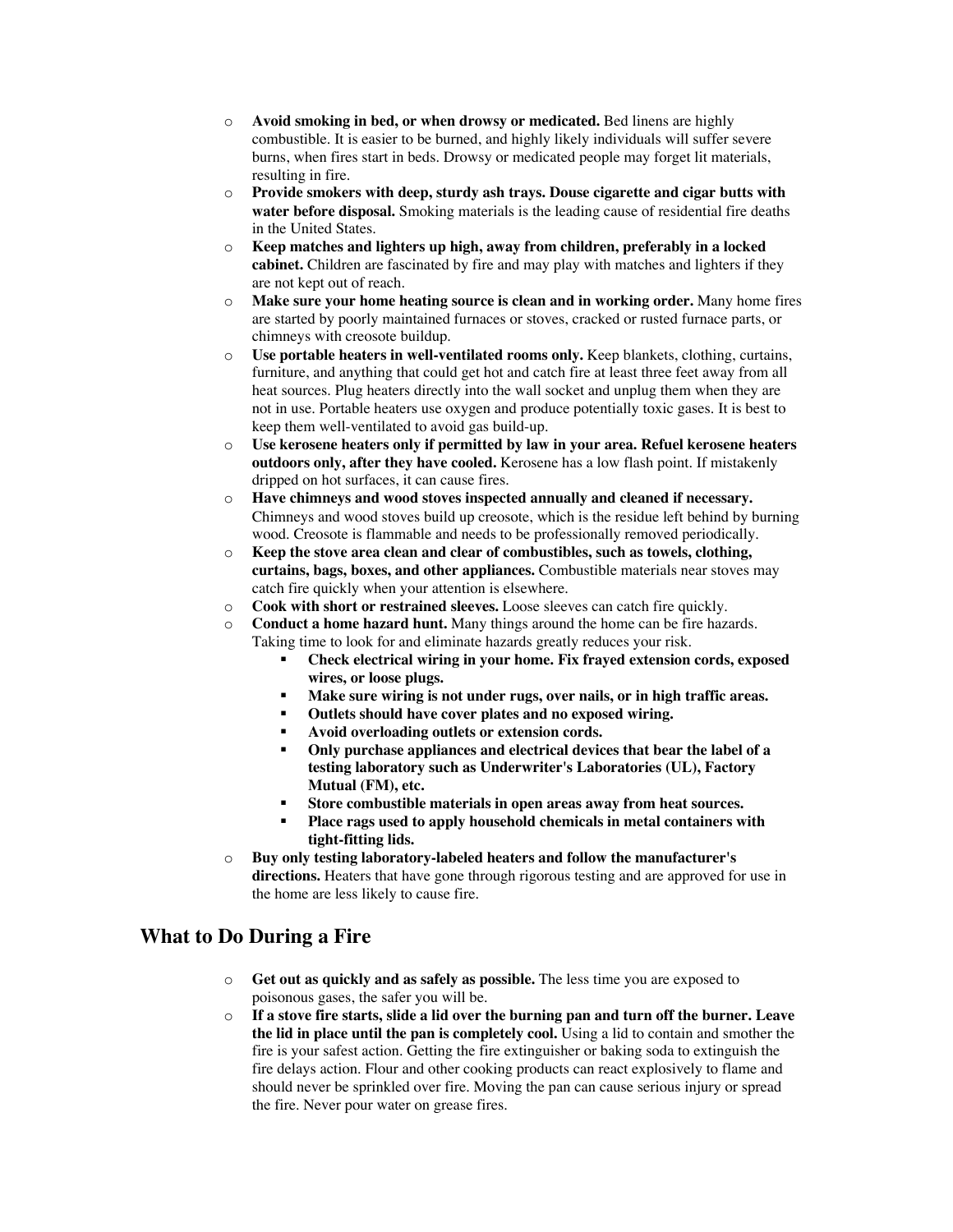- o **If you try to use a fire extinguisher on a fire and the fire does not immediately die down, drop the extinguisher and get out.** Most portable extinguishers empty in 8 to 10 seconds. After some residential fires, people have been found dead with fire extinguishers near them or in their arms.
- o **If you are escaping through a closed door, feel the door, cracks, and doorknob with the back of your hand before opening the door.** If it is cool and there is no smoke at the bottom or top, open the door slowly. If you see smoke or fire beyond the door, close it and use your second way out. If the door is warm, use your second way out. It is a natural tendency to automatically use the door, but fire may be right outside. Feeling the door will warn you of possible danger.
- o **If you see smoke or fire in your first escape route, use your second way out. The less time you are exposed to poisonous gases or flames, the safer you will be.**
- o **If you must exit through smoke, crawl low under the smoke to your exit.** Fires produce many poisonous gases. Some are heavy and will sink low to the floor; others will rise carrying soot towards the ceiling. Crawling with your head at a level of one to two feet above the ground will temporarily provide the best air.
- o **Close doors behind you as you escape to delay the spread of the fire.**
- o **If smoke, heat, or flames block your exit routes and you cannot get outside safely, stay in the room with the door closed. Open the window for ventilation, and hang a sheet outside the window so firefighters can find you.** Wait by the window for help. The first thing firefighters will do when they arrive at a fire is check for trapped persons. Hanging a sheet out lets them know where to find you. If there is a phone in the room, call the fire department and tell them where you are.
- o **Once you are out, stay out!** Firefighters are trained and equipped to enter burning buildings. If someone is still inside, direct them to that person's probable location.
- o **Get out first, away from toxic smoke and gases, then call the fire department from a neighbor's home or from an outside phone.** If a portable phone is handy during your escape, you may take it with you, but do not waste precious time looking for one. Use your neighbor's phone, a car phone, or nearby pay phone to call for help.

# **What to Do After a Fire**

- Give first aid where needed. After calling 9-1-1 or your local emergency number, cool and cover burns, which reduces the chance of further injury or infection. Seriously injured or burned victims should be transported to professional medical help immediately.
- o **Stay out of fire-damaged homes until local fire authorities say it is safe to re-enter.** Fire may have caused damage that could injure you or your family. There may be residual smoke or gases that are unsafe to breathe.
- o **Look for structural damage.** Fire authorities may allow you to re-enter, but may not have completed a thorough inspection. Look for damage that will need repair.
- o **Check that all wiring and utilities are safe.** Fire may cause damage inside walls and to utility lines not normally visible.
- o **Discard food that has been exposed to heat, smoke, or soot.** The high temperatures of fire and its by-products can make food unsafe.
- o **Contact your insurance agent.** Don't discard damaged goods until an inventory has been taken. Save receipts for money spent relating to fire loss. Your insurance agent may provide immediate help with living expenses until you are able to return home, and offer assistance for repairs.

Produced by the National Disaster Education Coalition: American Red Cross, FEMA, IAEM, IBHS, NFPA,NWS, USDA/CSREES, and USGS. HTML formating By the Disaster Center